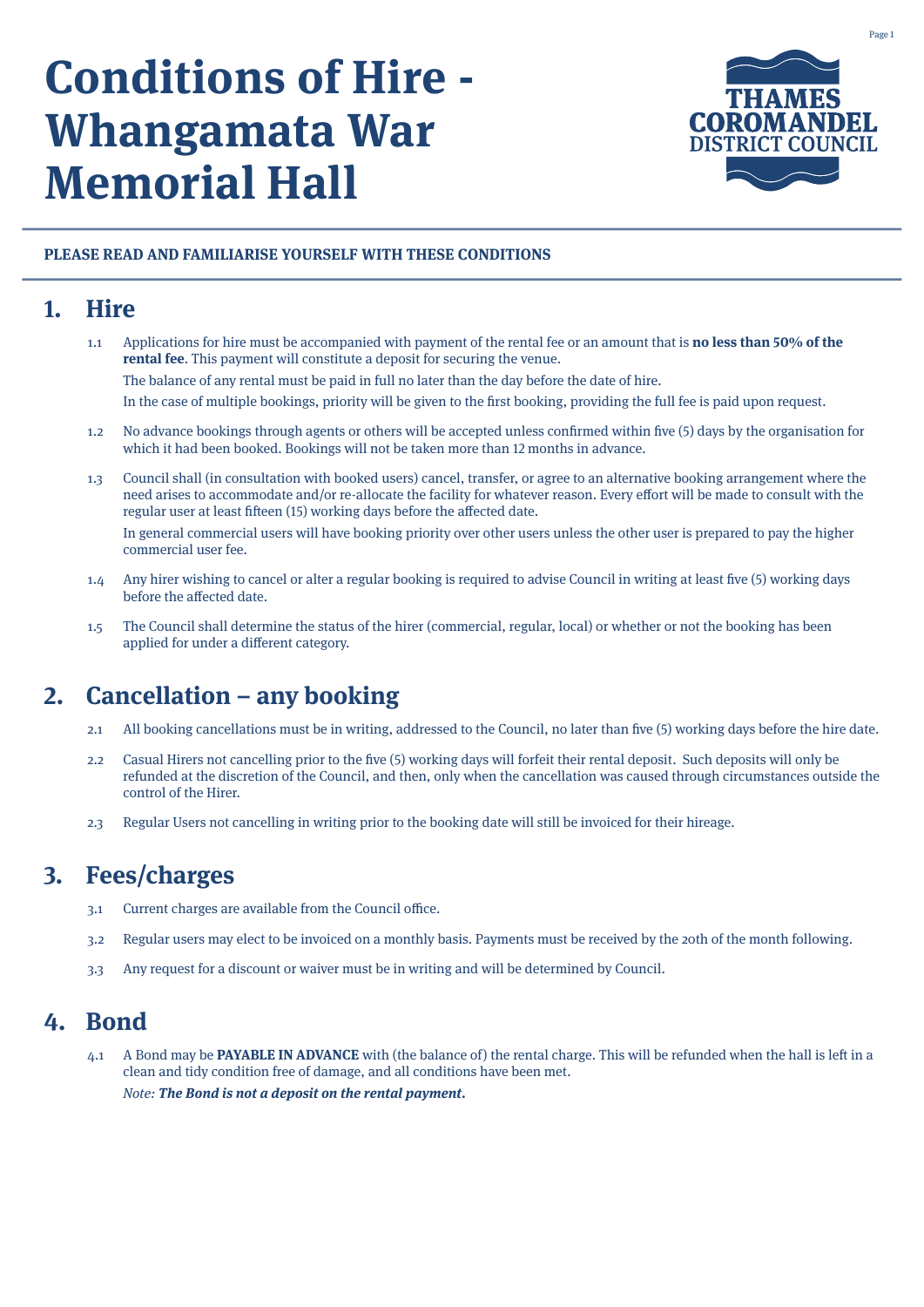- 4.2 The failure to observe any conditions of hire may result in a deduction of the Bond. In particular deductions will be made for:
	- (i) Excessive use outside of approved hours
	- (ii) Damage from hirer's negligence
	- (iii) Non-compliance with hire conditions or parts thereof
	- (iv) Additional cleaning/tidying up by Council
	- (v) Sub-letting without approval
	- (vi) Key
		- Loss
			- Late/After hours collection fee
		- Cutting (unauthorised)
		- Lending (unauthorised)
- 4.3 The Council will not be responsible for any loss occurring through accident, or failure of the lighting or power.

## **5. Liquor sales/consumption**

5.1 If there is going to be any sale or consumption of alcohol on the premises, a Special Liquor License must be applied for.

# **6. No smoking policy**

6.1 The venue is a **"NO SMOKING"** environment.

# **7. Sub-letting**

7.1 **NO SUB-LETTING** of premises without the prior approval of Council.

#### **8. Keys**

- 8.1 No keys will be issued without the appropriate payment of charges. **There is NO GENERAL "AFTER HOURS" PROVISION FOR LATE UPLIFTING OF KEYS. In the event that staff are available to respond to a call-out a \$50.00 PENALTY PAYMENT will be incurred by the applicant payable on uplifting the key.**
- 8.2 Any hirer/organisation requiring more than one key is to apply in writing to the Council with an explanation detailing the reason(s) for the requirement of additional keys.
- 8.3 The allocation of additional keys is at the discretion of the Council.
- 8.4 The lending of keys is prohibited.
- 8.5 The hirer is responsible for the return of keys to the issuing officer and keys are to be signed in. This must be completed on the first working day following hire.
- 8.6 The hirer is responsible for notifying Council of any loss of a key. Note: **Loss of a key may result in the locks being changed and the full cost being invoiced to the User.**

#### **9. Use**

#### **GENERAL**

- 9.1 Only use the building for the times and purpose approved by Council.
- 9.2 Should Council decide the Hirer is not utilising the building for the purpose approved, written notice from Council would be served terminating the hire. The termination date will be agreed by Council and the hirer.
- 9.3 Do not carry out any structural or physical alterations. Do not affix decorations, bunting, etc. to walls, ceilings or floors unless authorised by Council in writing or located on the notice boards provided. Council reserves the right to remove any material from notice boards at any time or on a regular basis.
- 9.4 Do not use the premises in an illegal or offensive manner.
- 9.5 At all times comply with the general provisions of relevant statutes, ordinances, bylaws, regulations and other written directions of Council in relation to the hiring.
- 9.6 Restore the premises to the original setting after use.
- 9.7 Know where the lights/equipment are.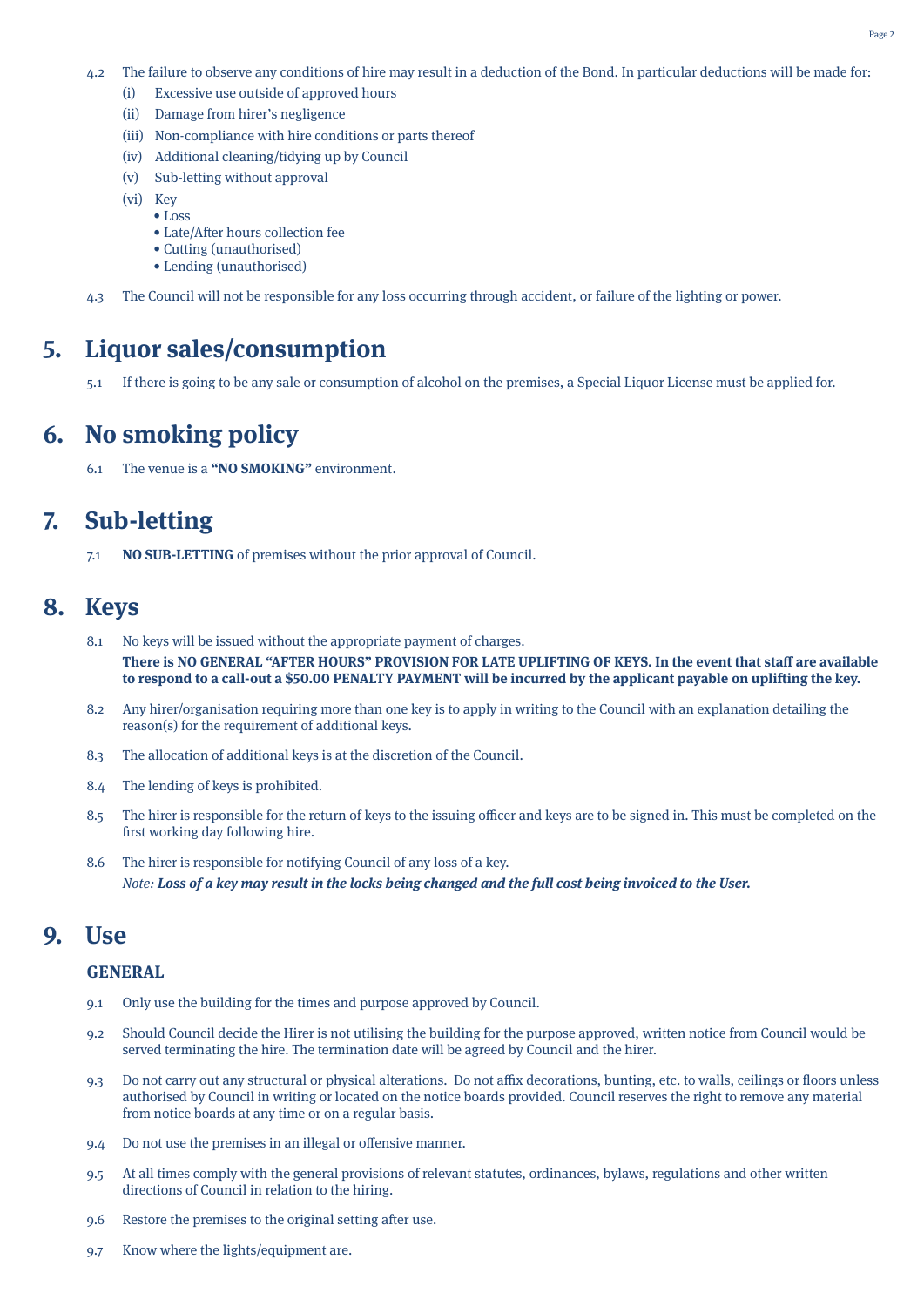- 9.8 Use of the premises must finish by **MIDNIGHT**, except with written permission of the Council.
- 9.9 NZ Police, Fire Service and Ambulance service have right of entry at all times. Obey their directions.
- 9.10 During the hire time, lights in premises and toilets are to be left on. Hirers are responsible for ensuring that lights, fans and heaters are switched off after use. The cost of calling staff out to switch off lights, fans, beaters etc will be charged to the hirer.
- 9.11 Do not erect or paint any signage on the premises without written authority from the Council. If you do, you will be liable for removal costs incurred by Council.
- 9.12 Report to Council any damage to the premises, including damages to pipes, electrical fittings, water lines, etc. The hirer will be responsible for all damages caused by the hirer during the hire of premises.
- 9.13 Kitchen
	- The kitchen must be left in a clean and tidy condition. All chopping is to be done on chopping boards.
	- Any kitchen utensils needed are the responsibility of the Hirer as no equipment is supplied by Council.
	- If more than one group who have hired the hall require use of the kitchen then it must be shared. If agreement cannot be reached between hirers then the Council will determine the arrangements.
	- Hirers are responsible for the disposal of any refuse they create. Refuse must not be left in the Hall or the Hall car parks and grounds.
- 9.14 Bleachers (tiered seating) for up to 193 persons are available. Only persons nominated by Council may carry out set-up and pack-up of the bleachers. Hirers will be charged for this set-up and pack-up cost at the hourly labour charge-out rate.
- 9.15 Tables and chairs are available for use. Hirers may elect to set up and pack up themselves, or, if this is done for them they will be charged at the Council's current hourly labour charge out rate.
- 9.16 Heating is available. Hirers are not permitted to provide their own heating.
- 9.17 A grand piano can be made available to hirers.
- 9.18 Lights (Special Effects) Lighting equipment is available for hire.
- 9.19 Other Equipment An inventory of all equipment available to use in the Hall is attached as 'Appendix A'.

#### **10. Noise**

- 10.1 Restrictive noise consent conditions apply to the Hall and must be complied with. The condition states:
	- Noise from any activity shall not exceed the following levels when measured within the boundary of any residential zoned site that is not owned by the District Council:

7.00am - 10.00pm 50dBAL10

10.00 pm - 7.00am 40dBA L10 and 65 dBAL max

- 10.2 To meet the noise restrictions, the maximum allowable noise level inside the hall to ensure compliance is 98dBAL<sub>10</sub> from 7am to 10pm and 88dBAL10 from 10pm to 7am.
- 10.3 The following table is intended to give users an approximate guide for noise levels generated from various events:

| <b>Activity/Entertainment</b>           | <b>Approximate Noise Level</b><br><b>Generated (L10dBA)</b> |
|-----------------------------------------|-------------------------------------------------------------|
| <b>Community Meeting</b>                | 70                                                          |
| <b>Unamplified Singing</b>              | 75                                                          |
| Theatre/amplified Speech                | 80                                                          |
| Formal Dance/Unamplified Band           | 85                                                          |
| <b>Ball - Supervised Recorded Music</b> | 90                                                          |
| Wedding - Band                          | 95                                                          |
| <b>Music Concert</b>                    | 100                                                         |
| Night Club                              | 105                                                         |
|                                         |                                                             |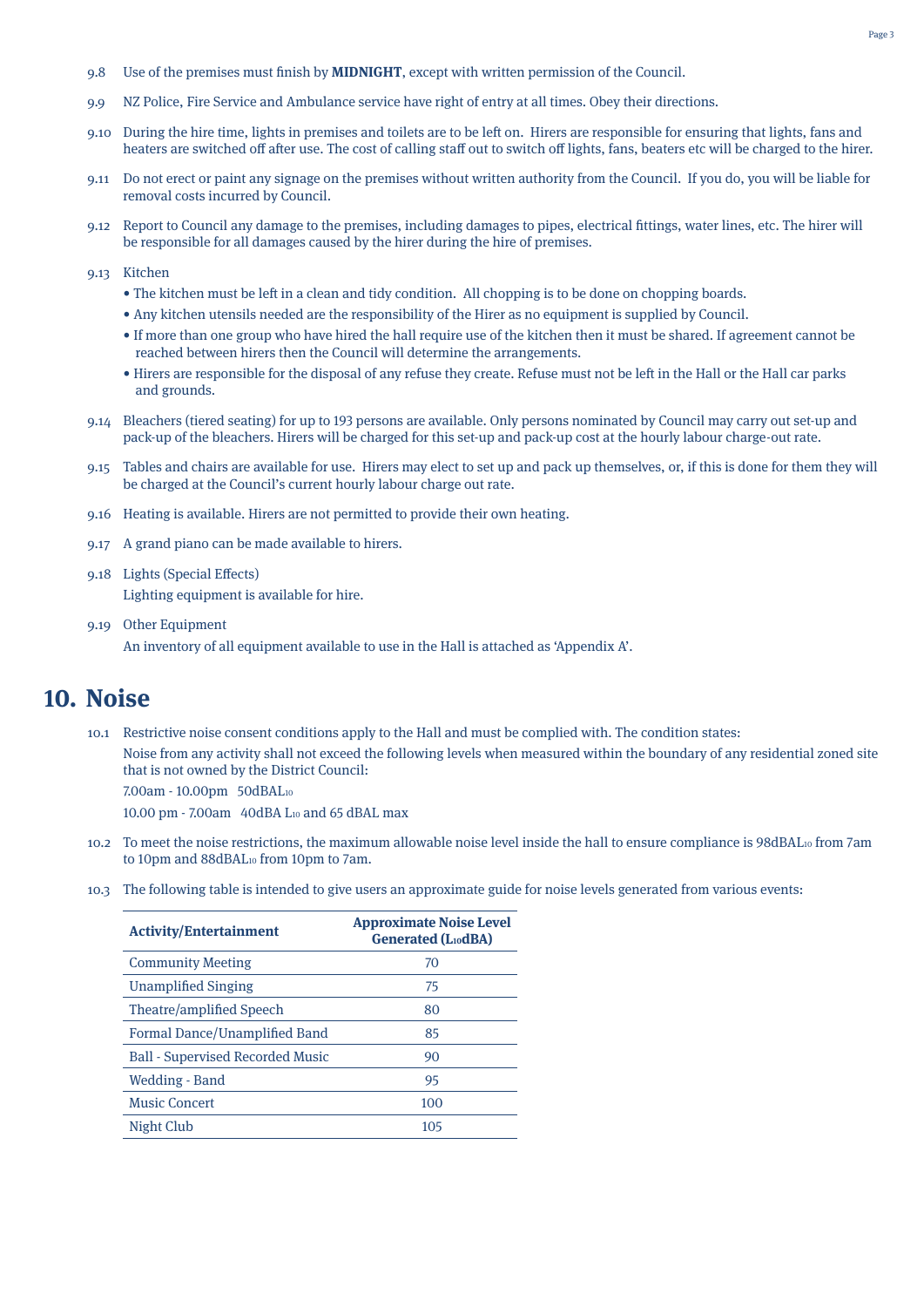- 10.4 An electronic noise monitoring system is installed in the Hall to help control noise. A red light will show when the acceptable noise level within the Hall is breached. If the external doors facing the neighbouring camping ground are opened for extended periods a blue warning light will show. To avoid a call out fee from the noise control officer, the person in charge must regularly monitor the light system and if a light is showing;
	- reduce noise levels as necessary, and;
	- monitor and close any open external doors.
- 10.5 No attachments, banners, balloons, etc. are to be placed within one (1) metre of the noise control microphone or warning light.
- 10.6 No external doors are to be left open during hireage, as the closure of these doors is vital to the noise control provisions of the hall.
- 10.7 Users must make their best efforts to minimise noise outside the Hall after 10pm for example within the car parking areas to avoid disturbance to neighbours. The person in charge must make regular patrols of the car parking area to ensure there are no noisy activities taking place.
- 10.8 In hiring the Hall, the user acknowledges that Thames-Coromandel District Council may seek the recovery of any costs associated with the control of excessive noise from the user.

## **11. Displays/set up**

11.1 In some circumstances hall users may need to leave displays, props and other equipment set up in order to facilitate their particular objectives (eg theatre productions). Such set-ups will be allowed to remain in place for a reasonable timeframe (to be determined by Council) and other Hall users are expected to work around such set-ups in consultation with the relevant users. Council may charge additional hireage fees if set ups affect the ability of Council to hire the Centre to other users.

## **12. Fire safety**

12.1 Authorised officers of the Council, and/or New Zealand Fire Service shall have access at all times during the hire.

A New Zealand Fire Service Approved Evacuation Scheme is operative in the Hall complex. The Hirer is required to appoint one Floor Warden for each area used, and a Building Warden to facilitate the expeditious evacuation of the Hall in the event of a Fire Emergency (Fire Safety and Evacuation of Buildings Regulations 1992).

For functions of up to 300 people, it is the Hirer's responsibility to ensure a Building Warden and Floor Wardens are designated for Fire safety and evacuation, and these people are to be named in the hire agreement.

For functions of 300 people and over it is required by law that a certified Safety Officer be in attendance, and it is the hirer's responsibility to arrange such an officer.

- 12.2 Activating the fire alarm without reasonable cause may result in costs being recovered from the hirer.
- 12.3 The Hirer will ensure children do not interfere with the fire alarm system.
- 12.4 Note the location of all "EXIT DOORS" in the Hall.
- 12.5 Ensure that all "Exit" and "Emergency Lights" are operating and Exist Lights are switched "On" when the Hall is in use. The switch is located on the wall to the extreme right of the main doors into the Hall.
- 12.6 Ensure that all Exits from the building are kept clear and all doors are operating efficiently **before** the Hall is used.
- 12.7 Note the location of all Auxiliary **FIRE FIGHTING** appliances within the building. Inspect and protect the premises against outbreak of fire during and after the audience has left the premises.
- 12.8 Ensure that overcrowding does not take place.

## **13. Cleaning**

- 13.1 Hirers are required to clean the premises immediately after completion of use, or unless otherwise arranged with Council.
- 13.2 Floor areas must be swept after each use.
- 13.3 Any necessary additional cleaning, in the Council's opinion, of the premises (including toilets), or shifting of furniture by Council will be charged to the hirer.
- 13.4 Rubbish is to be removed from the premises and surroundings. A charge will be incurred if Council needs to do additional cleaning.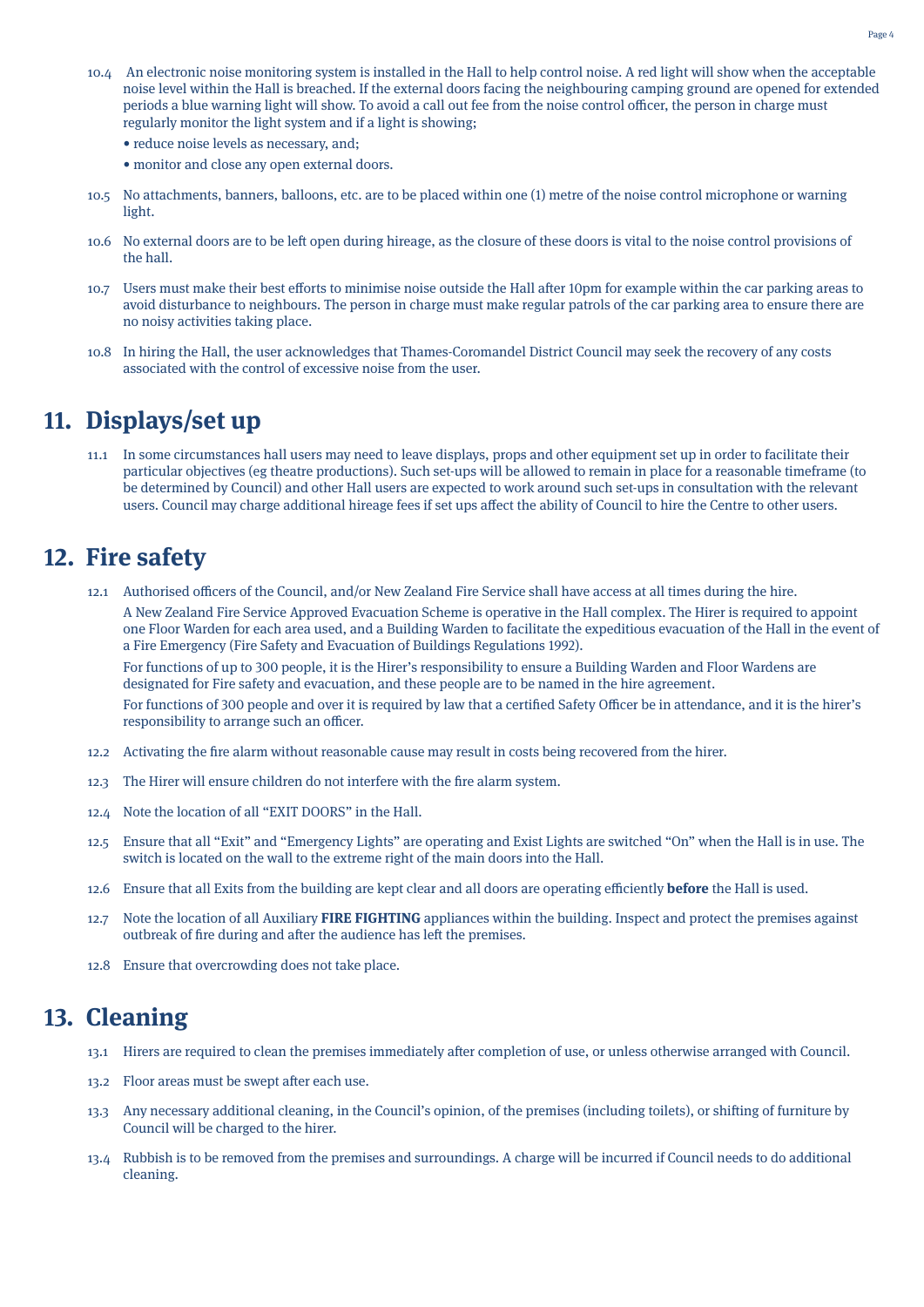#### 13.5 Cleaning equipment

The following is a list of cleaning equipment available for Hall users. All equipment must be returned to the cleaning cupboard.

- Buckets
- Wet Mop
- Brooms
- Dry Mop

## **14. Inspection**

14.1 The Council or its nominated agents may at any time or in consultation with the Hirer inspect the premises and may not be denied access to view the interior condition.

#### **15. Insurance**

15.1 The Council will, as it determines, insure the building against loss, damage or destruction by fire and other risks. Council does not provide public liability insurance for hirers.

## **16. Security**

- 16.1 Before vacating the premises ensure all exit doors and windows are closed and locked.
- 16.2. Check the venue to make sure no person remains on the premises and that all lights, heaters and fans are turned off.

## **17. Council redress**

- 17.1 The Council reserves the right where a Hirer leaves the premises in an unsatisfactory state and/or fails to abide by any of these conditions, to refuse to let the premises to the Hirer for any further use.
- 17.2 The Council reserves the right without redress on the part of the applicant, to refuse all applications or any particular application for the hire of the premises.

## **18. Amendments**

18.1 The above conditions are subject to amendment by the Council or by Staff under delegated authority without further notice.

## **Whangamata War Memorial Hall - Inventory**

| No.            | <b>Article</b>                               | <b>Amount</b> | <b>Location</b>                            |
|----------------|----------------------------------------------|---------------|--------------------------------------------|
| $\mathbf{1}$   | <b>Tables (Large Folding)</b>                | 14            | In Supper room locker                      |
| $\overline{2}$ | <b>Tables (Small Folding)</b>                | 5             | 1 with broken leg                          |
| 3              | <b>Tables (Large Fixed)</b>                  | 18            |                                            |
| 4              | <b>Table Trolley</b>                         | 1             | In Supper room locker                      |
| 5.             | <b>Wooden Counter</b>                        | $\mathbf{1}$  | In Mini Theatre                            |
| 6              | <b>Plastic Chairs</b>                        | 194           | In Supper room locker and beside bleachers |
| 7              | Extra tables                                 | 15            |                                            |
| 8              | Chairs                                       | 100           |                                            |
| 9              | <b>Chair Trolleys</b>                        | 9             | In Supper room locker                      |
| 10             | <b>Bleacher Seating</b>                      | 193           | 5 Banks plus steps                         |
| 11             | <b>Bishamon Trolley Jack</b>                 | $\mathbf{1}$  | In Auditorium locker                       |
| 12             | Modular Staging, Steps, etc.                 | 34 pcs        | In Auditorium locker                       |
| 13             | Grand Piano (Hired out by Whangamata Singers | $\mathbf{1}$  | In own Locked Locker in Auditorium         |
| 14             | Piano (Upright)                              | $\mathbf{1}$  | In Supper room locker                      |
| 15             | Lectern                                      | $\mathbf{1}$  | In Supper room locker                      |
| 16             | <b>Projector Screen</b>                      |               | In Supper room locker                      |